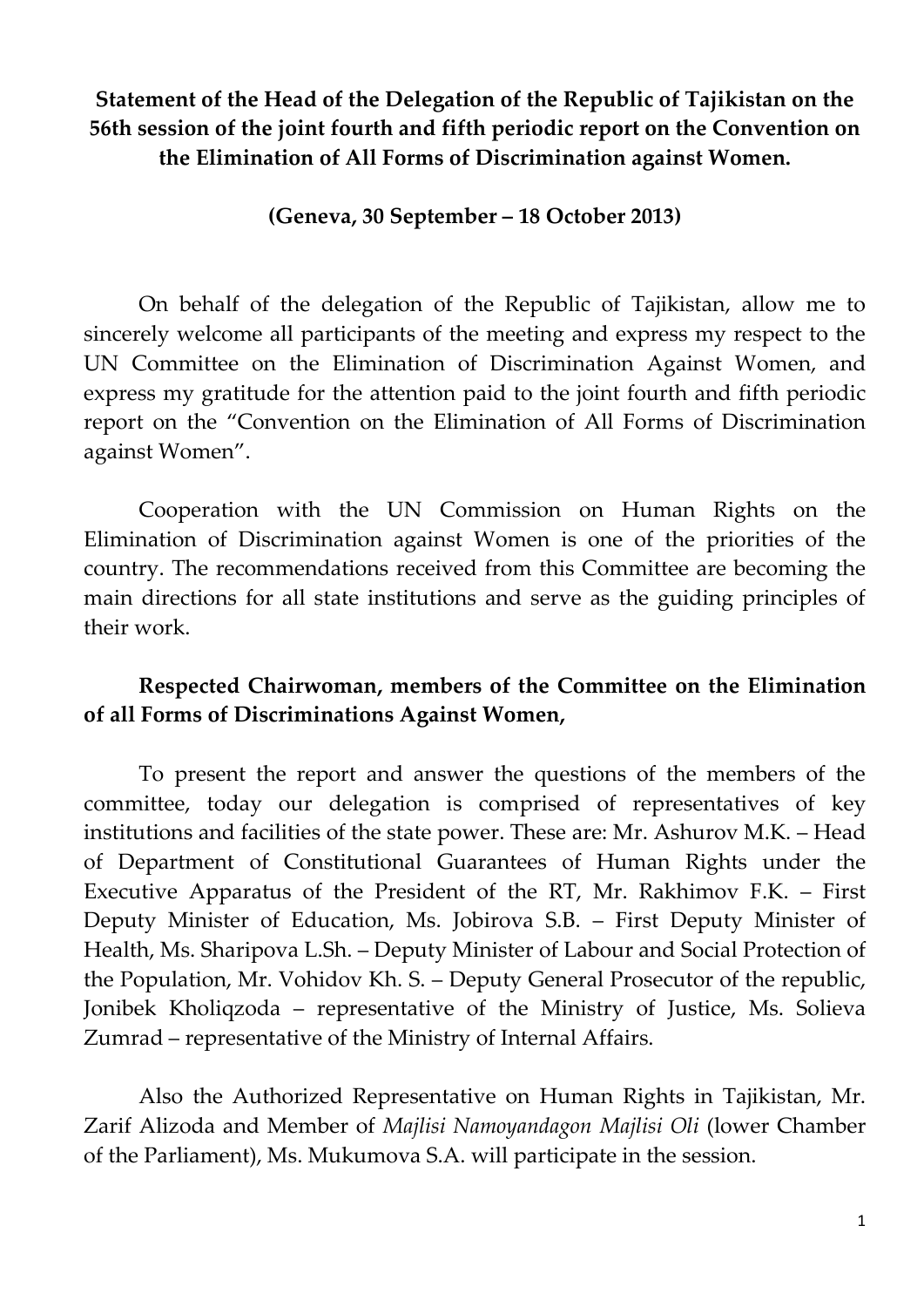#### **Respected Committee Members,**

Tajikistan has steadily followed the principles of the General Declaration of Human Rights and has joined the seven main universal documents in the sector of human rights, in particular, the Conventions on the Political Rights of Women dated from December 20th 1952, on Elimination of All Forms of Discrimination against Women dated from December 18th 1979, the main articles of which have been integrated into the national legislature and have become part of the legal system of the country.

To fulfill the commitments made in accordance with the international legal acts, as of 2002, the Commission on Ensuring the Fulfillment of International Commitments in the area of Human Rights, as well as the Committees on Legislature and Human Rights of both Chambers of the Parliament, Department of Constitutional Guarantees of Human Rights under the Executive Apparatus of the President, Government Commission on Children's Rights, Interagency Commission on Fighting Human Trafficking, and Interagency Commission on Regulating Migration Processes and others have been functioning under the Government of the Republic.

## **Respected Committee Members,**

After presenting the first, second and third reports and receiving the Committee's recommendations in 2007, the state structures and representatives of civil society have jointly developed a list of activities for the implementation of the UN Committee recommendations.

I would like to inform you about the achievements on implementing the Committee recommendations.

In 2013, the Law of the RT «On Violence Prevention» was passed. The main goal of the Law is to protect the rights of family members. This law identifies ways of providing victims of violence with legal, medical, and psychological assistance. Thirty-three crisis centers and three shelters have been established and have started functioning in the Republic in order to effectively implement the mentioned law. In a number of cities and districts of the republic offices for consulting and providing medical assistance for victims of domestic violence against women and children have been established and have started functioning on the basis of the maternity boards in hospitals. According to the Decree of the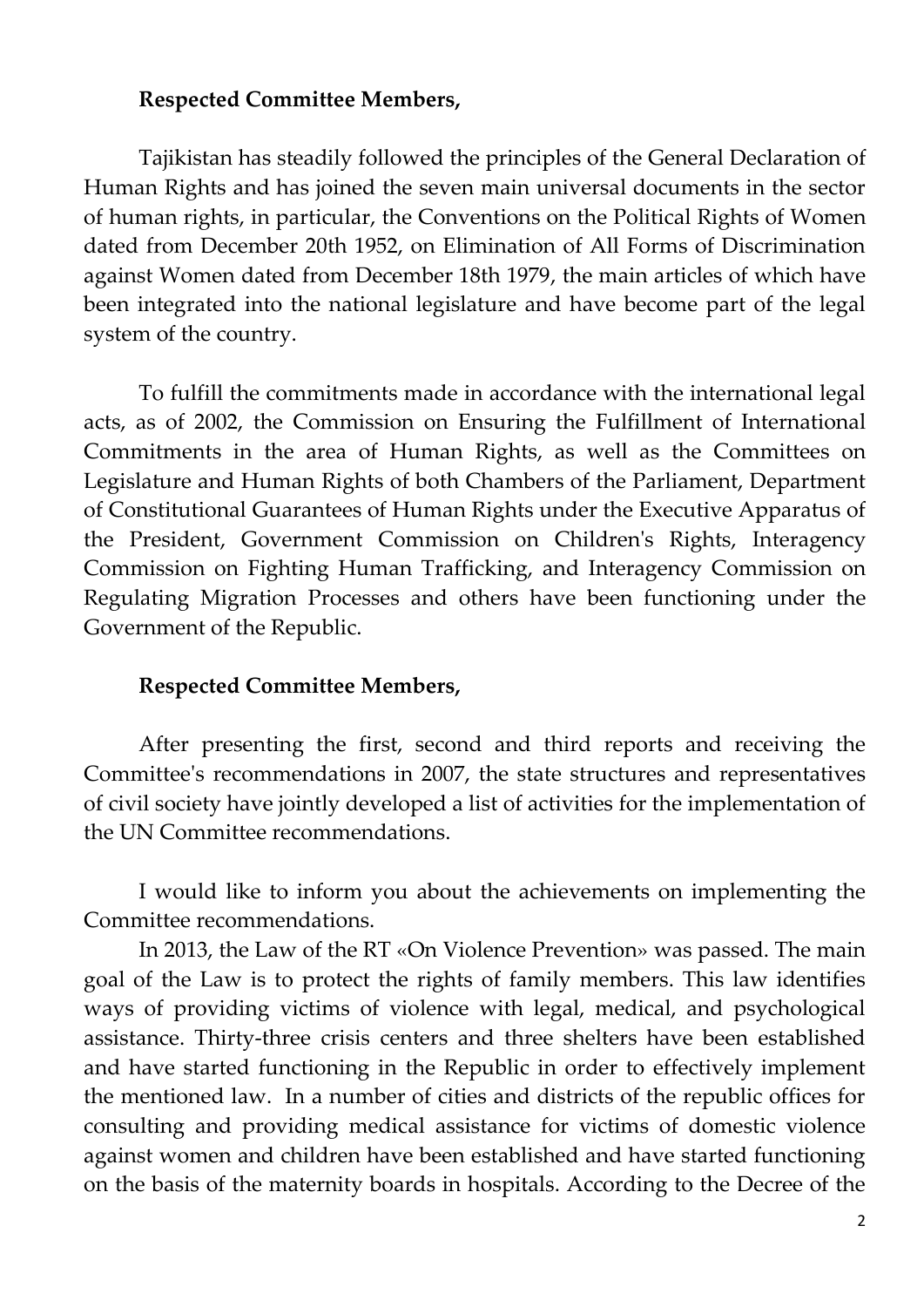MIA of the Republic of Tajikistan, agencies of internal affairs have introduced the positions of inspectors fighting against family violence. Currently, an interagency working group has been established consisting of representatives of state ministries and agencies and civil society for the development of the State Program «On Violence Prevention for 2014-23».

In 2010 the legal marriage age has been increased from 17 to 18 years.

The Government of the country plans to ratify the Faculty Protocol of the Convention on the Elimination of All Forms of Discrimination against Women.

I am happy to note that on April 25 2013, the Republic of Tajikistan has unanimously been elected as a member of the UN Commission on the Status of Women for the period of 2014–2018 at the renewed session of the Economic and Social Council of the UN (ECОSOC) in New York.

Starting from 2007, gender issues have been integrated in the statistical indicators of the country. In addition, the Statistics Agency under the President of RT has been issuing the «Men and Women» journal that contains statistical data analyses of all sectors.

# **Respected Committee Members,**

RT condemns any acts that discriminate an individual based upon gender or that are directed at weakening or denying the recognition, use by women of their rights regardless of their family status based on the equality of men and women, human rights and main freedoms in the political, economic, social, cultural, civil, and any other spheres.

The «National Strategy on Promoting the Role of Women in the Republic of Tajikistan for the years of 2011-2020» has been approved and a Plan of Action for this Strategy has been developed with the goal of promoting women, providing their rights, guaranteeing equal participation of men and women at the decisionmaking level, protecting citizen's rights, creating the conditions for the improvement of professional knowledge, and supporting and providing social protection for women. It is anticipated that the realization of this Strategy will provide an important incentive to increase the role of women in society.

# **Respected Committee members,**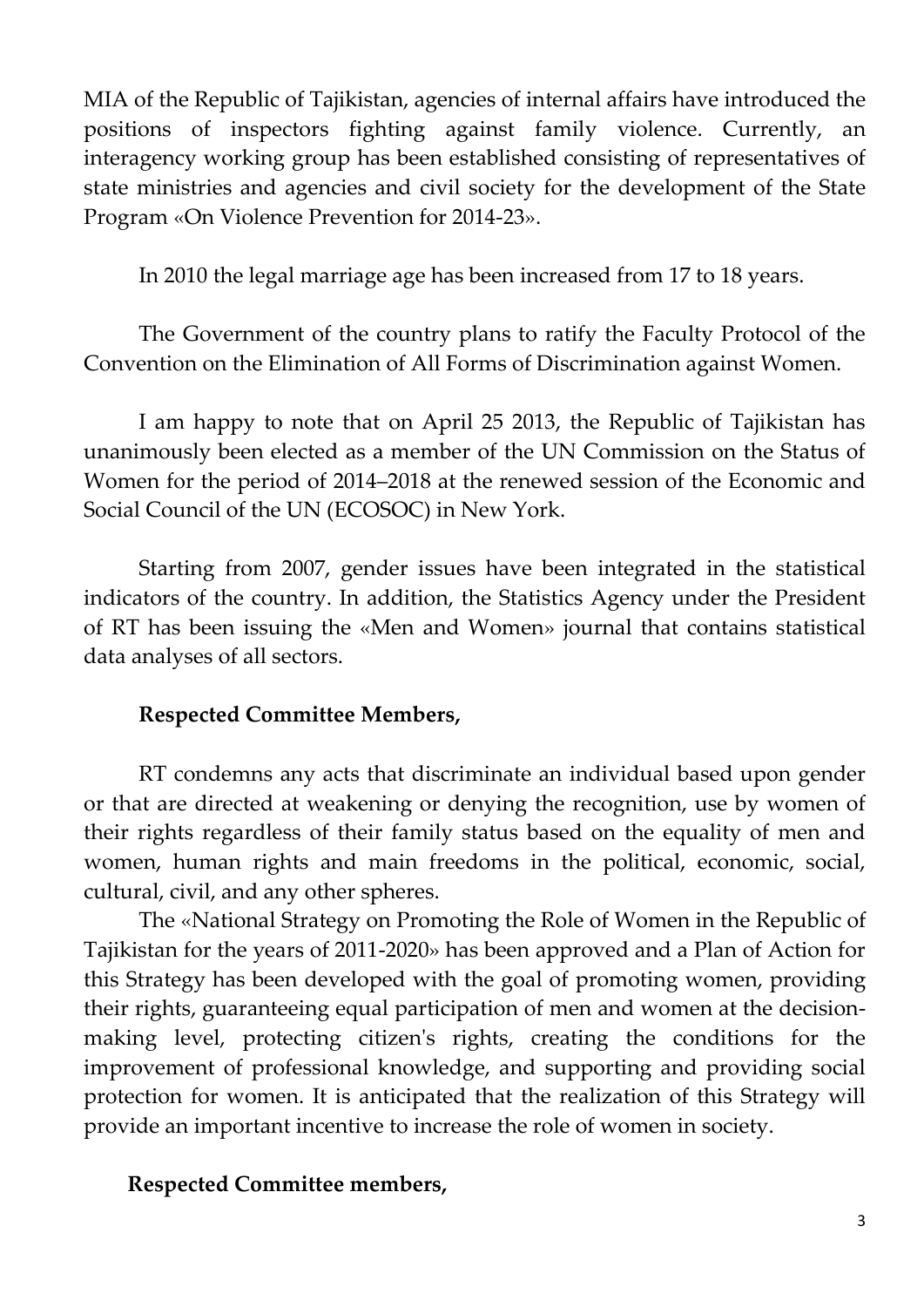The Women and Family Affairs Committee with the support of our development partners has created a gender network on the integration of gender approaches in the work of the ministries and agencies of the Republic of Tajikistan in order to expand and strengthen the institutional mechanisms and promote gender equality at the sector level. With the support of our partners, 105 District Information Consultation Centers and one center on training specialists for these centers funded by local government institutions have been established under the Women and Family Affairs Committee.

With the goal of eliminating the traditional perceptions of the role of women, preventing discrimination of women, human trafficking, attracting girls into the education sector and preventing negative developments in the republic, the government structures together with international and local nongovernmental organizations has been systematically conducting conferences, round tables, seminars, trainings and other awareness raising activities with an extensive involvement of Mass Media.

#### **Dear members of the session,**

The problem of human trafficking in the world remains of great concern. The Republic of Tajikistan pays significant attention to this issue. In 2011, a Holistic program for fighting against human trafficking for the years 2011-2013 was approved in the Republic of Tajikistan.

In view of the activities undertaken by the Government of the country against human trafficking, Tajikistan has been excluded from the Checklist of the Overview on Human Trafficking, which is a positive indicator.

Draft Laws of RT «On Fighting against Human Trafficking» and «On Providing Assistance to the Victims of Human Trafficking» have been submitted for review of the Parliament of the country.

Furthermore, a draft Law on introducing amendments and additions to the Criminal Code of the Republic of Tajikistan has been developed with the aim of fighting against human trafficking, child prostitution and child pornography.

To strengthen the struggle against human trafficking in the country, a new National Plan on Fighting Human Trafficking for 2013-2014 has been approved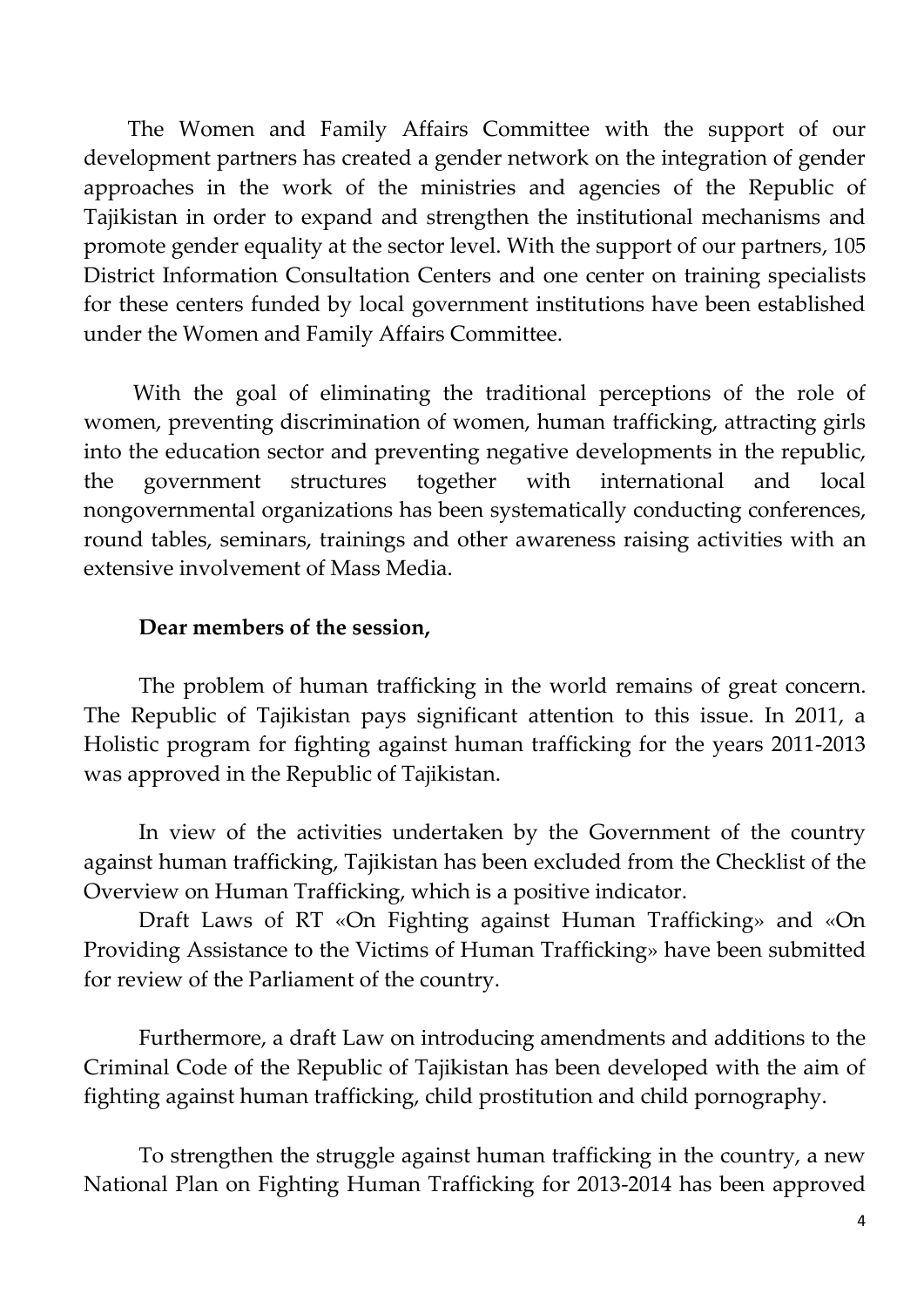and a new Holistic Program on Fighting Human Trafficking for 2014-2016 is currently under development.

This year, the General Prosecutor of the Republic of Tajikistan has approved recommendations for the methodology of working with victims of human trafficking and witnesses of criminal cases related to human trafficking. The given recommendations are related to the provision of the safety of victims, their reintegration, social and consultation assistance services, and state guarantees of the procedural protection.

Starting from 2009, the Women and Family Affairs Committee, has been implementing the «Supporting Services for Girls of 10 to 18 years of age that have been the victims of sexual violence, brutality and trafficking». These Services include legal aid and toll-free helpline.

## **Dear Committee members,**

Increasing the political participation of women and their involvement in the public sector is among the main priorities of the Government of the country.

In 2009, to improve the quality of in-service training, а Master's Study Institute under the Management of Civil Servants has been established, which has so far trained 90 women or 30 % of all graduates. In December 2011, the Women and Family Affairs Committee presented a report to the Government on the implementation process of the Law of the Republic of Tajikistan "On State Guarantees of Equal Rights for Men and Women and Equal Opportunities in the Exercise of such Rights".

After the presentation of this report in January 2012, fourteen gifted and capable women were appointed to leadership positions in a number of ministries and agencies.

By July 1 2013, the number of women in civil service at the central and local levels of state power is 4,343 (23,5%), which is an increase by 5 % compared to 2008.

The number of women in leadership positions in central agencies and their structures is 539, which is by 124% more than in 2007 (in 2007 this figure was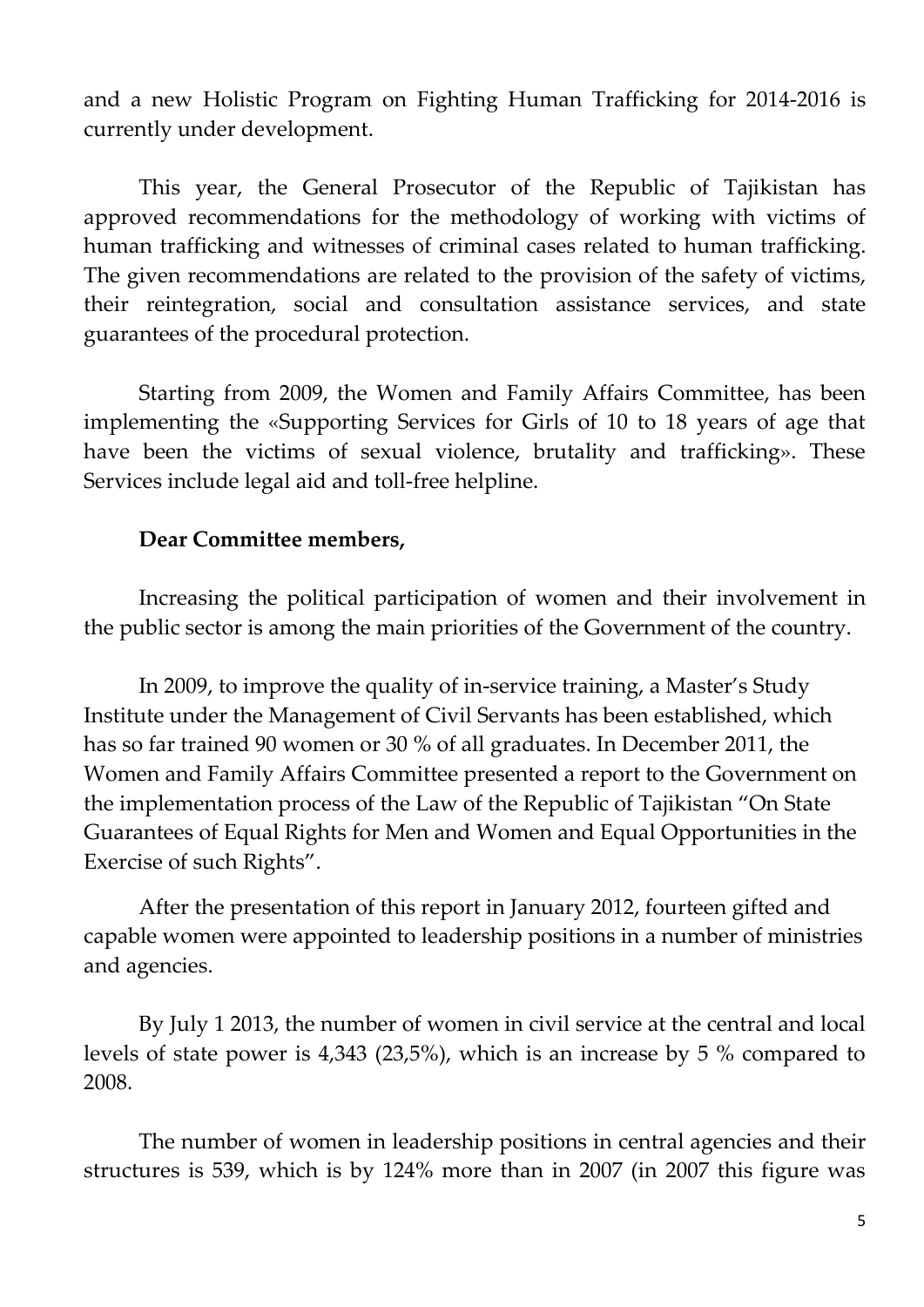241); in local agencies of the public sector the number of women in leadership positions is 314, which is by 27% more compared to the same in 2007 (in 2007 this figure was equal to 248).

The Women and Family Affairs Committee and the Office of Civil Service undertake measures to train and prepare women for leadership positions in diplomatic services, including for positions of ambassadors and head of missions abroad; currently women do not hold these positions in the Republic of Tajikistan. There are 39 women that work in the diplomatic service system, which is more than in 2010 by 13 people or 33%.

Over the last three years, three women have graduated from the Diplomatic Academy; currently, two women are undertaking their training at this Academy.

At the moment, three women work in the capacities of chairwomen of cities and districts in the country. The number of women in the parliament has increased. In the Upper Chamber of the country's Parliament (*Majlisi Milli Majlisi Oli*), out of 33 members, 5 or 15 % are women, which is higher by two people compared to the previous calling (in 2005 this figure comprised of 3 people). In the lower chamber of the parliament (*Majlisi Namoyandagon Majlisi Oli)* of the Republic of Tajikistan, women constituted 19,4% of the total number (in 2005, 10 women or 17,5%). In addition, 517 women are representatives of the local, regional, city and district to the *Majlises,* which is higher by 3,5 times compared to 2005 (in 2005, 114 women), and 2,181 women are the representatives of *jamoats* and cities to the *Majlises.* 

At the moment, there is a trend towards increasing the number of women judges in the RT, which is currently above 50% compared to 2008. Nine women hold the positions of regional, municipal and district Court Chairwomen.

The issue of women's right to citizenship is one of the key issues stipulated in the legislature of RT. Men and women are equal upon the receipt of citizenship. It is forbidden to infringe on their rights based on their racial or ethnic affiliations, social status, gender, education, and language, religious, political and other kinds of belongings.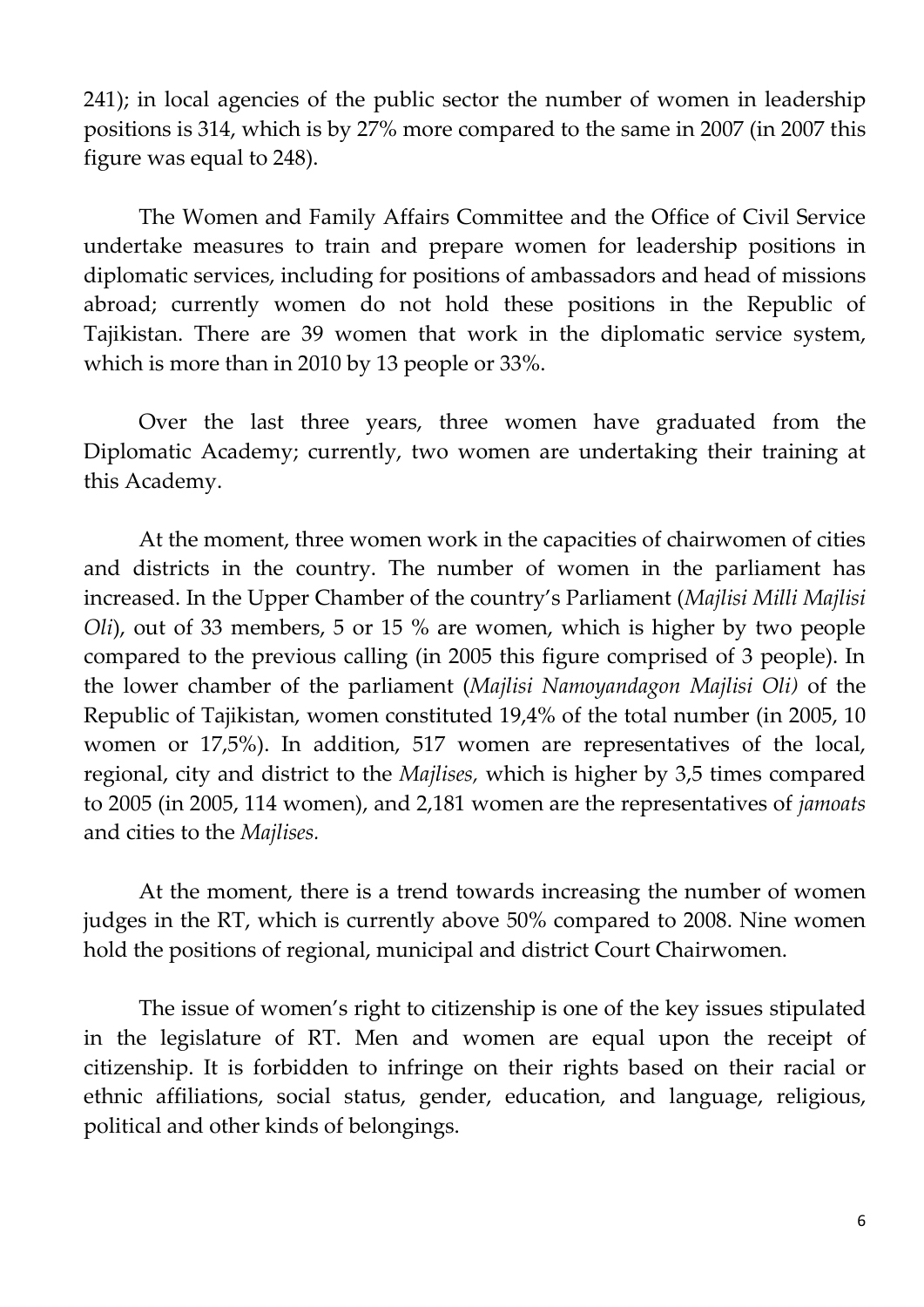Education is one of the main components of the assessment of the indexes of development, poverty, access to social benefits, and gender dimensions.

In the first years of the transition period of the Republic of Tajikistan, gender disparity in the area of education had increased dramatically, which required the close attention of and specific measures from the state. The further set of measures undertaken at the government level on improving the role and status of women had certain positive impacts and enabled positive changes in the education sector. Center of Gender Pedagogy has been opened under the Academy of Education of the RT with the main mission of supporting the promotion of gender equality ideas at all levels of education, beginning from preschool level. An opportunity has emerged for conducting academic analysis, awareness raising and development of basic ideas and approaches of gender theory and its adaptation to the national historic and cultural context.

Temporary special measures to attract young women to obtaining higher education degrees, such as the quotas for young women, are systematically undertaken. Overall, from 1997 till 2013 academic years, the Presidential quota system has enabled 12,349 people to enter Higher Education Institutions, out of which 8,495 or 69% are young women.

In 2011-2012 academic year, 68,593 girls have completed their basic education (9 grades), which is by 5.4% higher than in 2008 (in 2008 the figure for girls was 65,074).

Moreover, in 2011-2012 academic year, 39,649 girls completed their general education (11 grades), which is more than in 2008 by 23% (this figure for girls in 2008 was 32,190).

It is necessary to note that despite the undertaken measures, there is still a problem of children dropouts from school in the country. In 2012-2013 academic year 2,672 children dropped-out of school, out which 1,172 or 43.8% were girls (1,458 boys).

With the goal of strengthening the sense of responsibility of parents for the education and upbringing of children, protection of children's rights and their interests, a Law of the Republic of Tajikistan has been passed "On the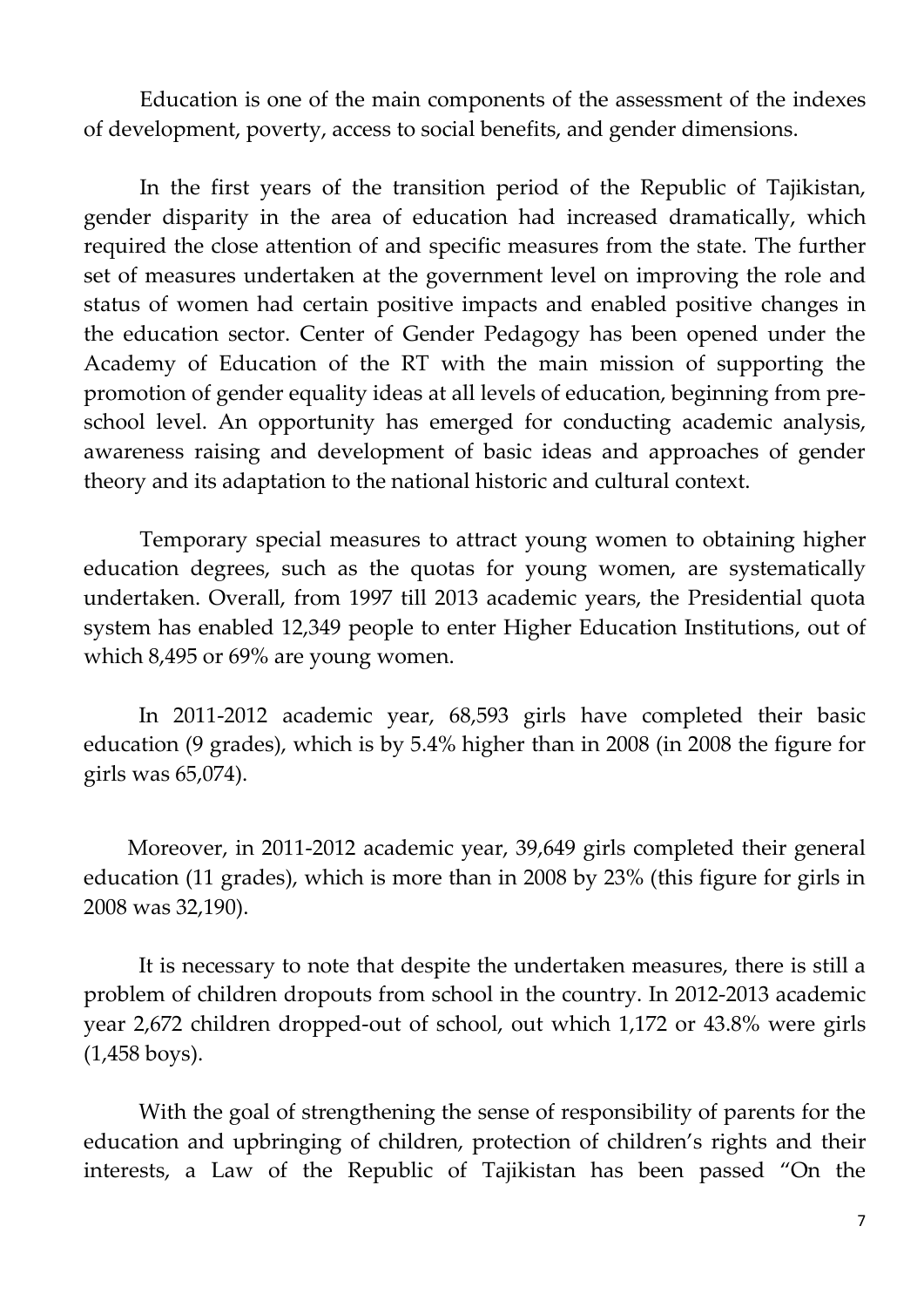Responsibility of parents for the upbringing and education of their children". In the course of executing this Law this year, administrative proceedings have been instituted in relation to 4,760 parents.

### **Ladies and Gentlemen,**

Improving the economic opportunities of women and their competitive power on the labor market as well as development of entrepreneurship is one of the main ways of achieving equality between men and women. With that goal in 2012, the Government of RT has developed and approved the "State Program of Training Specialists among Women and Promoting their Employment for the period of 2012-2015".

During the period of implementing this Government Program, it is anticipated to increase the number of employed women to 36,133 and, accordingly, to organize a targeted vocational training for 111,890 women.

The Government of the country pays special attention to the issue of professional learning of citizens through a State system of training, including through the development of Adult Learning Centers and professional-technical facilities. Short-term courses on vocational training on 48 subjects are facilitated at the Adult Learning Centers.

Compared to 2008, the provision of permanent employment for women has increased by 2.5 times.

To develop women entrepreneurship, and create work places, Presidential grants have been founded since 2006. From 2006 till present, the sum of issued grants is equal to 6 million and 300 thousand somoni and 1 million and 248 thousand US dollars. In the course of the realization of the Presidential grants in the country, 23 thousand women have benefited from them.

## **Dear members of the session,**

Much attention is paid to the improvement of services in the health sector in the Republic of Tajikistan. A number of legal documents to promote the protection of health and reproductive health of women have been adopted in the country. Intensive work is conducted to raise awareness of the population on the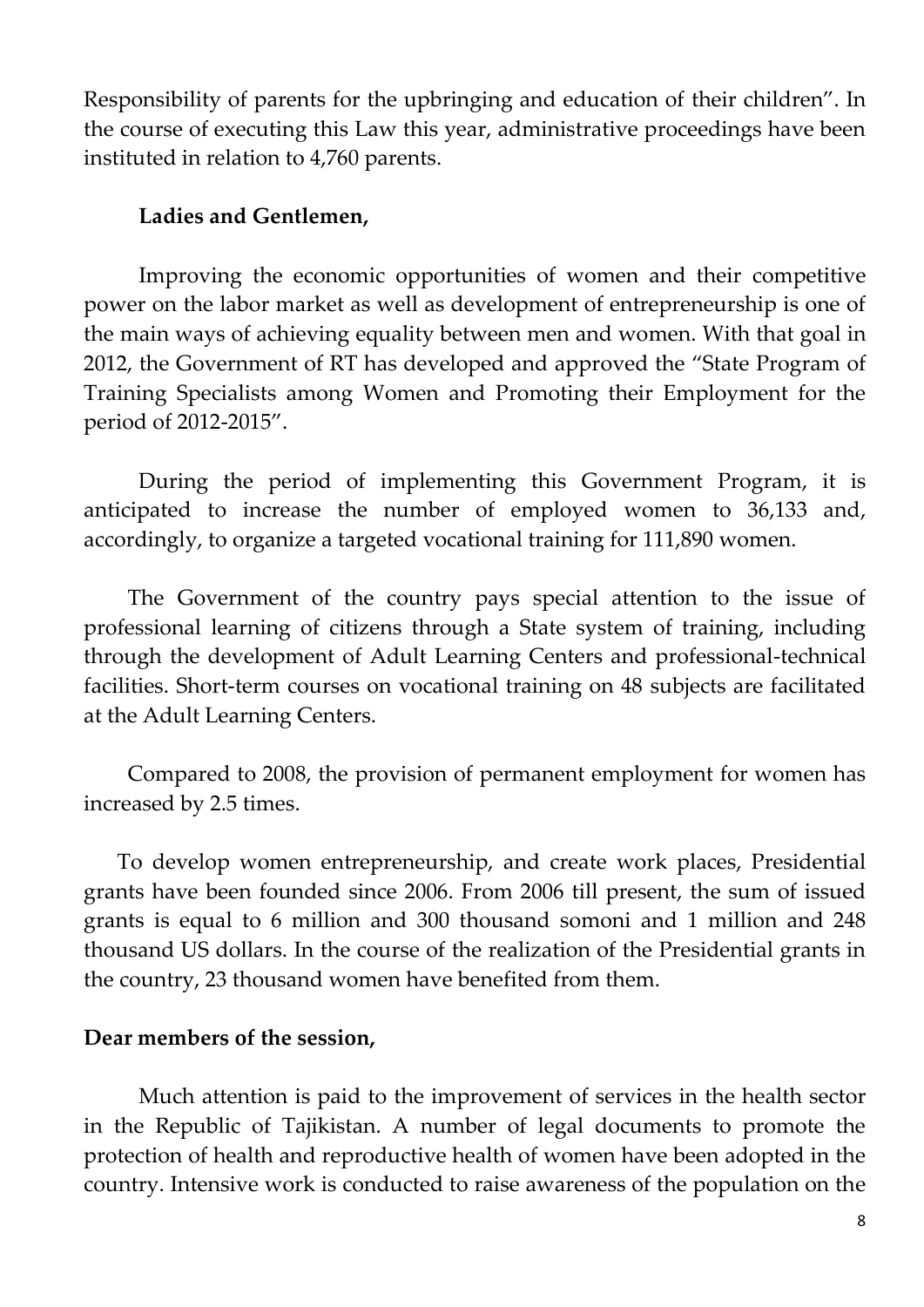issues of reproductive health, family planning, women's hygiene, prevention of oncological diseases and sexually transmitted illnesses, including HIV/AIDS.

As a result of conducting preventive and awareness raising activities and a properly carried out family planning policy, the level of health service provision to mothers and children has increased and the abortions indicator has decreased from 113.9 per 1,000 live births in 2002 till 71 per 1,000 live births in 2013.

It should be noted that the indicator of maternity mortality is showing a decreasing trend: while in 2002 this indicator was at 49.6 per 100,000 live births, within just the six months of 2013 this figure has gone down to 37.2 per 100,000 live births. According to the adopted "Millennium Development Goals", the indicator for maternity mortality till 2015 will have to go down to 30 per 100,000 live births.

To raise the awareness and knowledge of the population about reproductive health issues with support from international organizations, Offices of psychological assistance to the victims of human trafficking, violence and discrimination, including people living with HIV/AIDs have been established and have been functioning in medical facilities.

According to the data of the Republican Center for fighting with HIV/AIDs, in 2013 5,144 cases of HIV infections have been registered, out of which 1,370 are women; this is more than in 2008 by 1,105 people.

In addition, the implementation of the Program of Prevention of HIV/AIDs transmission from mother to child is on-going. A protocol has been approved at the country level that includes pre-natal consultancy and testing for HIV, effective medical intervention allowing timely detection of HIV transmission from mother to child and full treatment of pregnant women with HIV infection.

## **Respected ladies and gentlemen,**

Necessary measures have been undertaken in the Republic of Tajikistan to eliminate discrimination of women in rural areas in order to provide them with equal participation in the development of the agricultural sector and to benefit from such development, providing them with the right to access to relevant medical services, information, consultation, family planning services, access to credits for agricultural purposes, loans etc.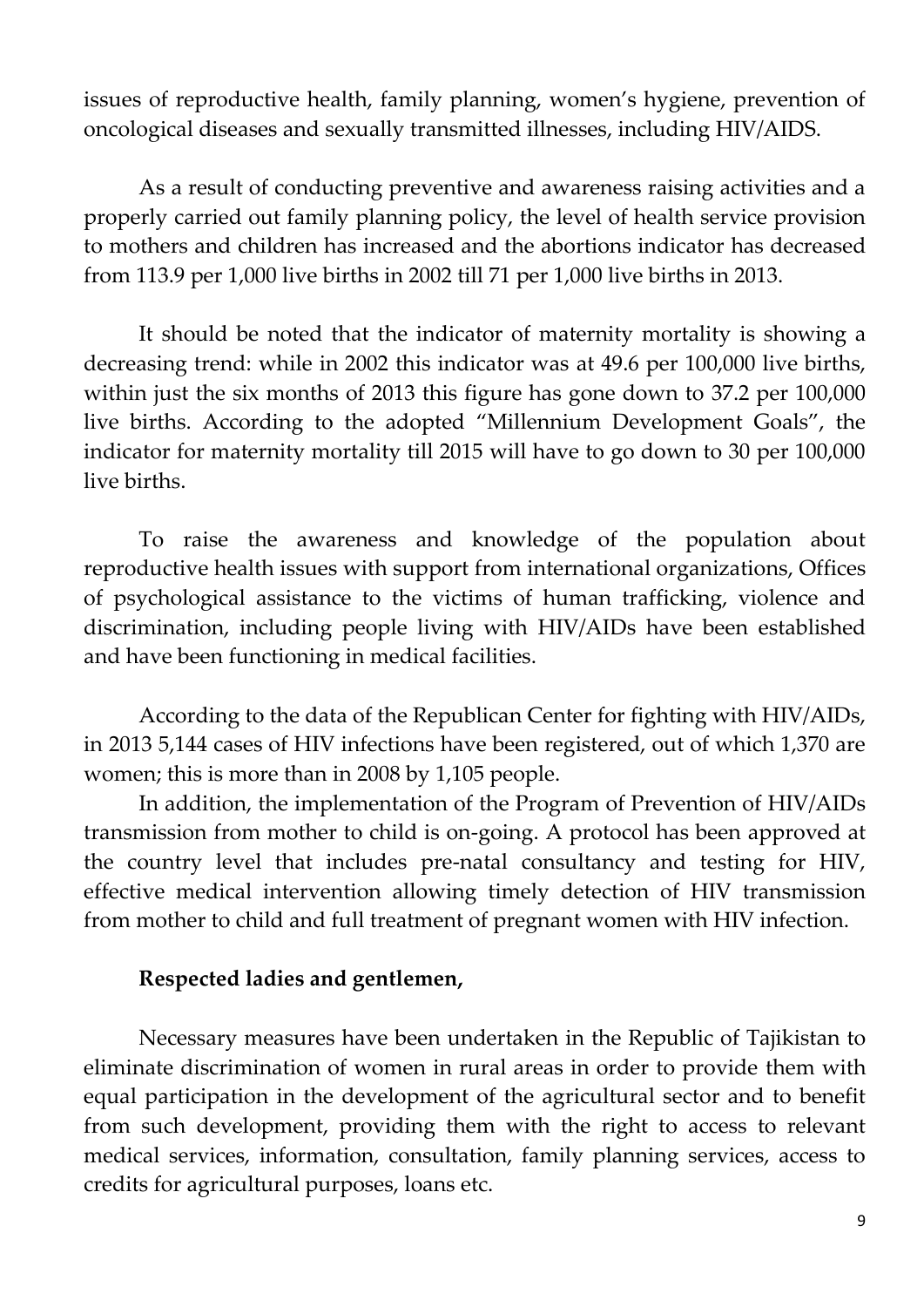To provide equal access to land for men and women in 2008, a joint network has been created that is comprised of specialists of ministries and agencies of the RT. To improve the knowledge of these specialists, trainings and seminars on gender-sensitive issues in the agricultural sector have been systematically conducted.

It should be noted that gender issues have been reflected in the Agricultural Reform Program for the years 2012-2020.

As a result of the policy implementation, the number of women leading *Dehkan* farms has been increasing. In 2013 this figure reached 5,403 women, which is higher compared to 2008 by 2,708 women or by 49.8%.

Measures have been taken to eliminate discrimination of women in marriages and family relations and to protect children's interests. To strengthen the institution of marriage, the government together with representatives of the civil society has conducted awareness-raising activities among the population, including among the youth.

At the same time, it should be noted that in the last years the number of divorces has been steadily increasing in the republic. An analysis of this problem has found that mainly it is young families that fall apart. Among the main reasons for divorces is the unpreparedness of young individuals for family life, financial dependence of young families on their parents, migration, interference of relatives in the young couple's personal lives and family violence.

The issues of equality between men and women, protection of women's rights against violence and prevention of discrimination against women are among the priority areas of the work of the Authorized Representative on Human Rights.

Therefore, all of the above indicates the desire of the Republic of Tajikistan to steadily implement the Convention on the Elimination of All Forms of Discrimination against Women.

Once again, I thank the Committee for its attention to hear about the position of the Republic of Tajikistan on the issues of implementation of the